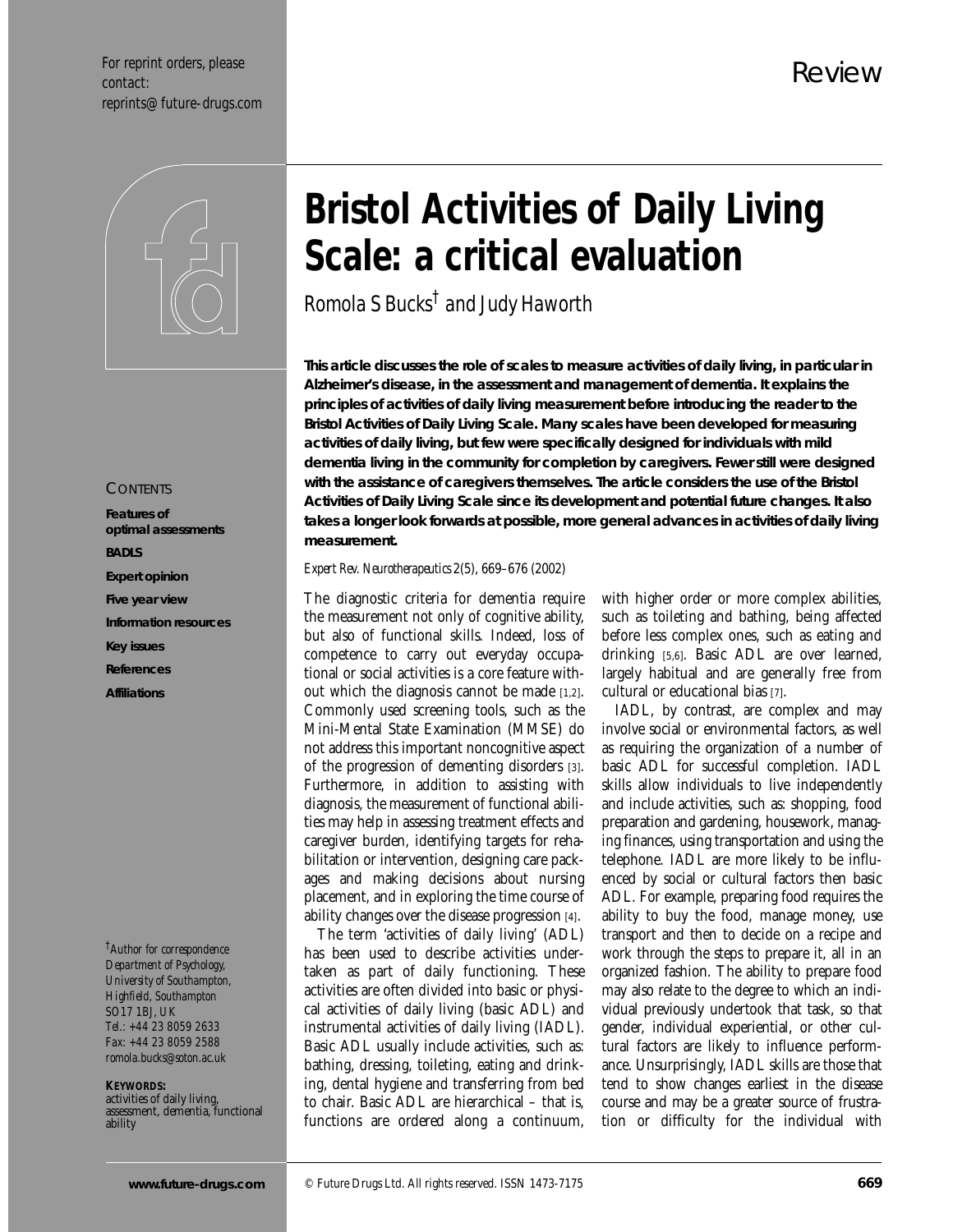dementia. This is particularly important as loss of ability to perform ADL usually leads to loss of independence and the need for care from others. IADL are also those activities that are most likely to relate to changes in general cognitive ability, since cognitive skills of planning, judgement, organization and memory are essential to their successful completion [8]. Despite possible cultural bias in IADL, a recent survey of over 200 physicians from 11 countries in Australasia, Asia, Africa and Europe found broad agreement between different countries of origin on ranking of 12 ADL items (inside and outside mobility, hygiene, dressing, eating, medication, telephone use, housekeeping, finances, laundry, shopping and transportation [9]).

Although ADL skills, particularly IADL changes, may assist in diagnosis [10] and prediction of conversion to dementia [11], they also offer important information about the progression of disease and associated symptomatology in patients. ADL performance predicts rate of further cognitive decline and risk of mortality [12], as well as time to institutionalization in individuals with Alzheimer's disease (AD) [13]. Furthermore, along with behavioral features of dementia [14], deficits in ADL are one of the major causes of caregiver distress [15], although the relationships between ADL and caregiver burden and depression are less clearly established [16–18]. In addition, IADL performance has been shown to correlate significantly with self-reported depression in patients with AD [19,20].

Finally, in the absence of cures, assessment of ADL is an essential component of evaluating treatment or management. There is now clear recognition of the importance of ADL assessment in defining treatment success, particularly when using cholinesterase inhibitors [21–23]. This widening of view has found expression in the 1997, European Medicine Evaluation Agency (EMEA) guidelines for trials of symptomatic treatments in AD [24]. These guidelines introduced two new concepts. The first, that an assessment of functional abilities may replace a global measure (such as a Clinician's Global Impression [25]) and the second, that stabilization in functional activities constitutes a positive response to treatment, especially in the context of an otherwise progressive disorder.

Having introduced the concept of ADL, this paper aims to familiarize the reader with some of the central issues in ADL measurement before introducing and discussing the Bristol Activities of Daily Living Scale (BADLS). It concludes with a more general exploration of potential developments in ADL assessment in dementia.

# <span id="page-1-0"></span>**Features of optimal assessments**

#### **Validity, reliability & sensitivity to change**

Optimally, ADL scales should have good face, construct and concurrent or convergent validity, as well as good inter-rater or test–retest reliability and they should also show sensitivity to change. Unfortunately, many commonly used ADL scales were designed without consulting the individuals usually caring for people with dementia – caregivers – or are currently used with populations for which they were not originally designed (e.g., the Barthel ADL Index [26] was developed for stroke patients and the Nurses' Observational Scale for Geriatric Patients (NOSGER) [27] as an observational scale for use by nursing staff in an inpatient setting, although it has subsequently been validated for use by carers [28]). Although concurrent validity (the ability to distinguish between groups) may be useful in some settings (for example, the Blessed-Roth Dementia Scale [29] and the Functional Activities Questionnaire [30] were designed to distinguish between normal and abnormal aging) the ability to distinguish between levels of a condition is likely to be a more useful feature, since it makes it more likely that the measure will be sensitive to changing performance. Unfortunately, although a number of published ADL scales have been shown to have good inter-rater or test–retest reliability, few have demonstrable sensitivity to change or appropriate validity for the intended use of the scale [31].

#### **Rated/measured by whom?**

ADL scales can be divided into observational measures that require the person to perform an actual task and measures that ask either the individual with dementia themselves (self-report) or a caregiver or professional to rate capacity to perform tasks. In general, self-report scales are found to reflect actual ADL ability only in healthy or very mildly impaired individuals. In more moderate-to-severe dementia there is usually poor agreement [32]. Agreement between caregiver and patient and between caregiver and professional can also be problematic. Caregivers seem consistently to rate functional limitations on ADL as worse than professional nursing carers, even over a 6-month period [18] and they appear to overestimate the amount of time they spend in giving ADL assistance by comparison with observed time [33]. It is possible that family caregivers overestimate due to feelings of burden or depression, although ADL, depression and burden are not always correlated [18]. Alternatively, professional caregivers may underestimate ADL assistance because they are unfamiliar with the individual with dementia.

Most individuals with dementia live in the community, which makes both professional rating scales and observational scales largely impractical. With regard to observational measures, unless observed tasks are conducted using the individual's own equipment (kettle, taps etc.) in their own setting (e.g., their kitchen) and the tasks match activities they routinely carry out at home then performance measures may underestimate actual ability. In addition, performance anxiety may lead to lack of cooperation or distress. Finally, given that most individuals with dementia are cared for by family caregivers, these are the persons most familiar with their abilities. For these reasons, the most commonly used measures of ADL performance have required caregivers to rate the individual with dementia's capacity to perform tasks. The advantages and disadvantages of different rating techniques are summarized in TABLE 1.

#### <span id="page-1-1"></span>**BADLS**

One ADL scale that matches many of the requirements outlined above is the BADLS [4]. The BADLS was developed with the assistance of caregivers of people with dementia in response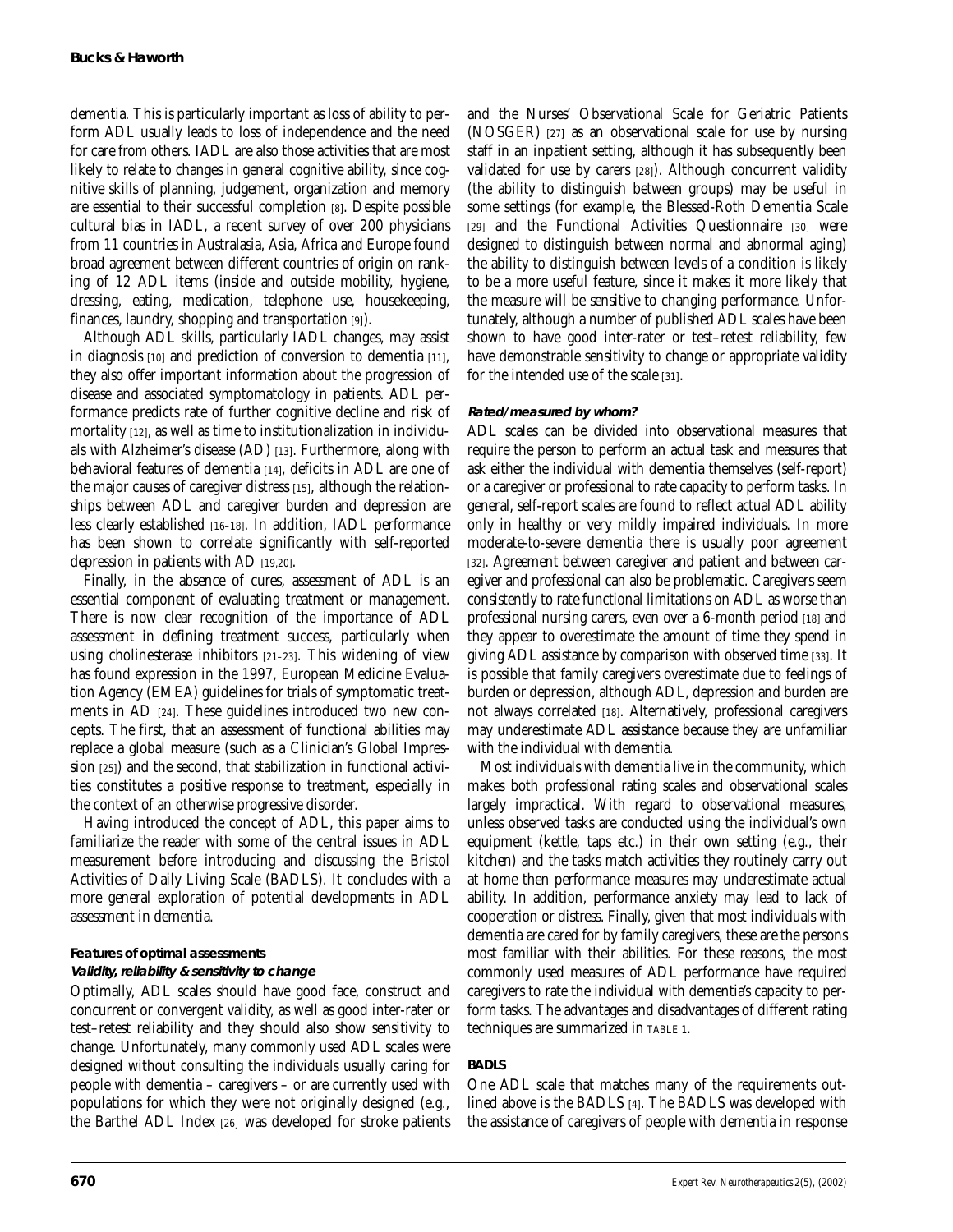|                                                             | Self-report | Care-giver report |                           | Observed<br>performance |
|-------------------------------------------------------------|-------------|-------------------|---------------------------|-------------------------|
|                                                             |             | Family caregiver  | Professional<br>caregiver |                         |
| Takes account of individual's home environment              |             | ✔                 | χ                         |                         |
| Uses standardized tasks                                     | Χ           | Χ                 | Χ                         |                         |
| Assesses intimate activities (bathing, dressing, toileting) | ✔           |                   |                           | X                       |
| Assessed by someone familiar with individual's abilities    | ✓           |                   |                           | χ                       |
| Not affected by cognitive difficulties                      | χ           |                   |                           |                         |
| Easily conducted in the home/community                      |             |                   | Χ                         | X                       |
| Suitable for inpatient assessment                           |             | χ                 |                           |                         |
| Brief to administer                                         |             |                   |                           | X                       |
| Not affected by performance anxiety                         |             |                   |                           | Χ                       |

# **Table 1. Characteristics of different types of activities of daily living scale.**

to the paucity of measures designed specifically for this population. It was designed for self completion by caregivers of people with dementia living in the community. Carers were involved both in the selection of activities for inclusion and in the design of rating levels for each activity. Items that were found to be insensitive, in that all the individuals with dementia either could or could not perform them, were removed from the scale.

This left 20 items assessing Basic ADL and IADL (food preparation, eating, drink preparation, drinking, dressing, personal hygiene, oral hygiene, bathing, toileting, transferring from bed or chair, mobility, orientation to time, orientation to place, communication, telephone use, housework/gardening, shopping, finances, games/hobbies and transport). Severity judgements range from independence (score 0 – no help required) through to dependence (score 3 – unable even with supervision), rated on a four-point scale. This produces a total score range of 0–60. In addition, caregivers can choose to score an item as not applicable, if the person with dementia never engaged in that activity when well. These not applicable items are scored 0.

When compared with observed performance as rated by a nurse researcher in the participant's own home, the BADLS demonstrated good convergent validity ( $r = 0.65$ , 42% variance explained). This was an important finding given that other studies have shown only poor agreement between carer ratings and observed performance [34,35]. The BADLS correlated well with MMSE ( $r = -0.67$ ,  $p < 0.001$ , 45% variance explained) and showed excellent test–retest reliability as measured both by correlation of scale totals ( $r = 0.95$ ,  $p < 0.001$ , 89% variance explained) and by Cohen's kappa coefficients for each of the 20 items (seven items with fair or moderate kappa scores, 0.30–0.59; 13 with good or very good kappa scores, 0.62–0.94). Principle components analysis revealed four components with eigenvalues of greater than 1, which explained 65% of the variance. These components suggested that the BADLS has good construct validity since they appeared to reflect aspects of IADL (including telephone use, food preparation and housework), Orientation, Self Care or Basic ADL (including oral hygiene, bathing, dressing and toileting) and Mobility. Interestingly, very few caregivers used the 'not applicable' option, marking only 2.4% of possible responses in this way. Feedback from a number of users, however, suggests that some caregivers in other centers have found the 'not applicable' option confusing. In a modified version of the BADLS, the BADLS-revised (R), which is undergoing revalidation, the wording of this option has been changed to say 'never did it when they were well'. Since this was the guidance given to caregivers during the original validation study, however, it seems unlikely that this will cause any significant changes in the scale's characteristics.

In a subsequent study [36], the sensitivity to change of the original BADLS was established by comparison with NOS-GER  $[27]$  – one of only very few scales available at the time – with evidence of sensitivity to change [37]. Change in BADLS scores showed the predicted relationship with change in cognition – a significant and modest correlation. Both scales were found to have good sensitivity and specificity in predicting change with cholinesterase treatment as measured by the clinician's global rating. For this study, a change score of  $\leq$ -4 was defined as improvement on the BADLS and a change score of ≥2 as decline. Difference scores between -3 and 1 were defined as stable performance. Given that stability, in the context of an otherwise degenerative condition, can be viewed as a positive treatment outcome, BADLS produced a sensitivity of 74% and a specificity of 65% in detecting same or better *versus* worse performance by comparison with a clinician's global rating. The NOSGER produced sensitivity and specificity values of 31 and 46%, respectively.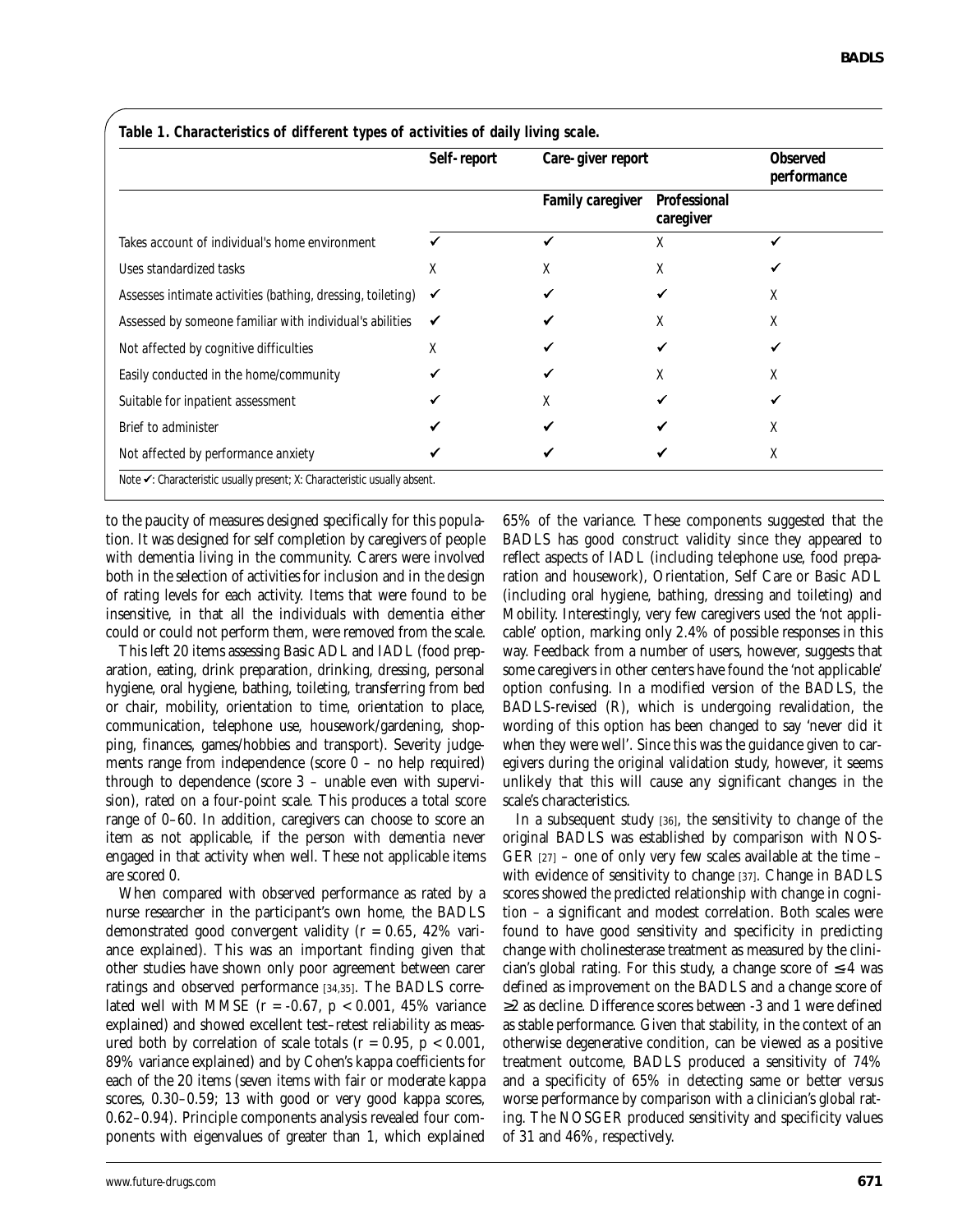# <span id="page-3-0"></span>**Expert opinion**

The BADLS has been in use in the Bristol Memory Disorders Clinic since May 18, 1998. Between this date and June 12, 2002, the BADLS was administered to the caregivers of 671 new patients referred to the clinic for assessment. Scores ranged from 0 to 44, with a mean of 8.7 (median 6, mode 0) and standard deviation (SD) of 8.4. The patients had a mean age of 73.0 years (SD 9.4, range 45–95) and were reporting a mean history of cognitive difficulties of 32.4 months (SD 28.3, range 3–180). Over half (358, 53.4%) were diagnosed with a dementia at this initial visit, 214 (31.9%) with cognitive impairment insufficient for a diagnosis of dementia, 77 (11.5%) with isolated memory difficulties and 22 (3.3%) as normal. The MMSE scores of those same individuals ranged from 3 to 30, with a mean of 20.1 (SD 5.3, median 21, mode 24). On the MMSE, 12 patients could not be tested but no such difficulty arose with the caregiver-rated measure. FIGURE 1 shows the relationship between MMSE (scored using serial 7s) and the BADLS for the remaining 659 patients. Whilst the BADLS and the MMSE are clearly related, the relationship is a modest one. This is reflected in the r square of 0.31 and the correlation between MMSE and BADLS given earlier in this article. Thus, the BADLS appears to measure aspects of functioning not tapped by the MMSE. Moreover, scales like the BADLS may offer educational opportunities for caregivers. We have found that caregivers find it easier to understand their relative's impairments if these are presented in terms of their effects on real-life activities rather than using abstract, often cognitive, language to



**Figure 1. Plot of MMSE total scores by BADLS total scores (n = 659) with cubic regression line and 95% confidence limits.**

Note: Sunflowers indicate overlapping cases. Each petal (o) and each spike represent 2 individuals. BADLS = Bristol Activities of Daily Living score. MMSE = Mini-Mental State Examination score. Horizontal line gives mean MMSE score. Rsq = 0.31.

describe them. In particular, this offers the opportunity to educate caregivers as to the appropriate level of assistance required to promote independence in activities, which may result in ADL not being taken over by the caregiver.

The BADLS has been taken up widely in the UK and there is increasing interest from abroad. In a recent survey of 58 UK Memory Disorders Clinics, 26 of 45 (58%) reported the regular use of the BADLS [38]. In addition, the BADLS is being used in a large, simple, 'real-life' trial that aims to produce reliable evidence on the value of donepezil in routine clinical practice. In a very recent report of this trial, the BADLS was shown to decline approximately 1 point per 3 months over the first year in a linear fashion in untreated AD [39]. That the original scale has been used so widely is reassuring, but we should not be complacent. Although the idea for the original scale was developed by Gordon Wilcock, Consultant in Care of the Elderly only around 10 years ago, thinking about dementia and dementia care, as well as notions of disability and handicap has moved on since then. Even the BADLS may well find itself out of pace with these developments in the not too distant future. Before considering the next 5 years, we would like to reflect on some of those developments.

The BADLS was designed during a period when very early identification of dementia was not a priority. As public awareness has increased and as treatments have become available, there has been a shift towards earlier diagnosis. This shift necessarily requires tools that are more sensitive to early, subtle changes. This insensitivity to very subtle changes leads to ceiling effects in many scales, the BADLS included. Specifically, feedback from caregivers suggests that the level of dysfunction required to reach the first scoring point in the BADLS is too large in mild cognitive impairment or cases of very early dementia. Caregivers report that there is a definite change in ADL such that the individual is not entirely independent (score 0), but that these are not sufficient to warrant a score of 1 (indicating that some help is always required to perform the activity). Focus group work with caregivers reveals that, as a result, they choose the 0 (independent) option. As can be seen in FIGURE 1, for this sample of individuals seen at their first clinic visit, scores on the MMSE recorded for individuals with a BADLS score of 0 (independent) ranged from 14 to 30.

In response to this difficulty, in addition to changing the wording of the 'not applicable' option as already described, we have added an additional severity level (score 0.5) to all items: 'Clear change from previous standard, but not as bad as 'c'' (FIGURE 2). This wording derives from the words of caregivers themselves. The BADLS-R is currently being validated and is being compared with the original BADLS. Test–retest reliability data are also being collected.

However, although expedient, these revisions may not be the optimal response to the shift in the severity of disorder now being assessed with a view to diagnosis, nor to the problem of 'not applicable' responses. In an ideal world, we would begin again with the process of designing an ADL scale in order to develop items both sensitive to very early impairment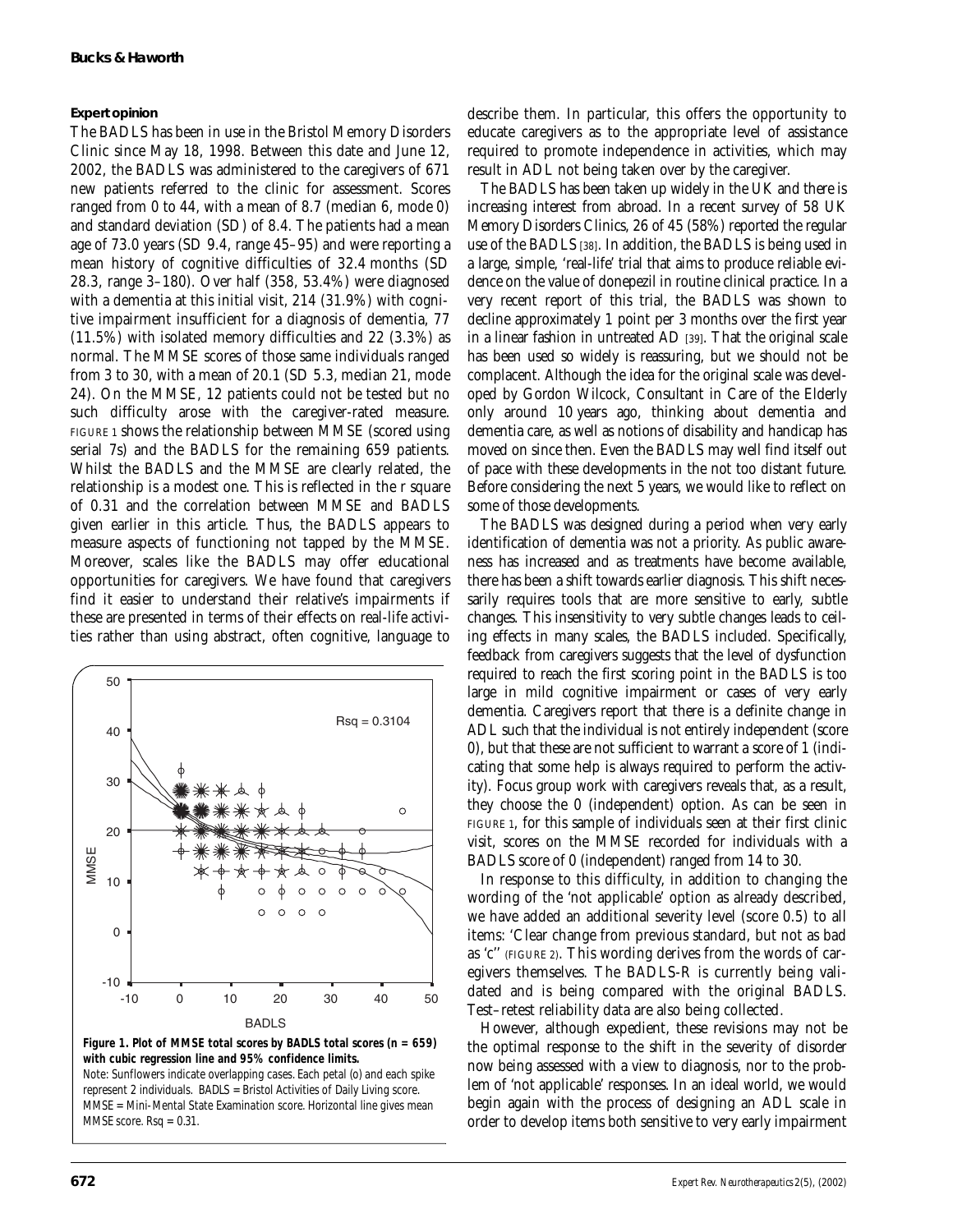| Figure 2. Example Bristol Activities of Daily Living - |
|--------------------------------------------------------|
| Revised item.                                          |

| 1. | Food                                                          |              | Scoring |
|----|---------------------------------------------------------------|--------------|---------|
| a. | Selects and prepares food as required                         | $\mathsf{L}$ | 0       |
| b. | Clear change from previous standard, but<br>not as bad as 'c" | $\Box$       | 0.5     |
| C. | Able to prepare food if ingredients set<br>out                | $\mathsf{L}$ |         |
| d. | Can prepare food if prompted step by<br>step                  | $\mathsf{L}$ | 2       |
| е. | Unable to prepare food even with<br>prompting and supervision |              | 3       |
| f. | Never did it when they were well                              |              | Ω       |

and appropriately scaled. We would also then be able to address more carefully the difficulty of distinguishing between 'not applicable: as never did it' and 'not applicable: as does not do it.' This speaks to a more general difficulty with regard to the tension between developing a brief scale, suitable for all individuals and easily administered, *versus* a longer, more individualized scale which might prove more informative, but less practicable. The BADLS, by necessity and design does not address all the types of ADL in which individuals engage and, therefore, will miss variance in the behavior of those people. These are all points to which we will return later in this paper when considering future directions.

Although early diagnosis is an important issue, perhaps the most important development, however, is a general change in the way we conceptualize impairment, disability and handicap. According to the WHO International Classification of Impairment, Disability and Handicap (ICIDH [40]), disability is defined as loss of or reduction in functional activity or capacity as a result of impairment. Handicap is the social disadvantage resulting from either impairment or disability. In the very recently published International Classification of Functioning, Disability and Health (ICF [41]), these terms and their relationships have been radically revised. The ICF proposes new concepts of 'activity' and 'participation'. Activity is defined as the execution of a task or activity by an individual, participation as involvement in life situations. Participation may be restricted by impairments, activities, health conditions and by contextual factors, such as features of the social or physical environment or the person themselves. In the new model, the interactions between concepts are flexible, reflecting the fact that one can have impairments without apparent limitations in capacity or *vice versa*. More importantly, perhaps, one can have impairments that do not limit participation in activities because of assistive technology or an environment that supports participation.

The ICF should be of relevance to the development of ADL assessments for two important and related reasons. Firstly, we need to be aware of the influence of secondary effects on the severity of an individual's condition. As Kitwood highlighted, low expectations from caregivers and professionals alike can lead to excess disability [42]. Secondly we may, therefore, not be measuring a person's actual capacity to perform a task, but rather the degree to which they are allowed, or are prepared to perform it: the distinction between 'can do' and 'do do.' In a recent community survey, Bootsma *et al.*, found that in community living adults (over 85 years) self-rating of their actual performance of basic ADL exceeded their self-reported competence to carry them out, but the opposite was true for IADL where their selfreported competence exceeded their self-reported actual performance [43]. Likewise, in the Framingham study, when selfreported ADL performance was compared with direct observation of the same activities, up to 7% discrepancies were observed in the cohort, with greater discrepancies being found in those with MMSE <24  $[44]$ .

The implications for the assessment of ADL in dementia are clear. If we are measuring what individuals do do, rather than what they can do, this difference will affect the sensitivity to change of such measures to treatment, as well as having implications for interventions themselves. Moreover, the ICF underscores the more general point that treatment can include not only changing neurotransmitters, but changing the environment in which an individual is placed so as to support their independence more fully. This might also include considering the perceptions of individuals and their family members and the effect this has on activity and participation. Thus, the ICF allows us to see individuals with dementia in a more positive way. This is not a mere philosophical nicety. Our tendency to classify and categorize individuals in terms of failure or dysfunction stresses their incompetence and may lead us to perceive only dependency [45,46]. By thinking about activities rather than disabilities and participation rather than handicap, we can begin to consider what might be the barriers to activity or participation. A positivist approach to the assessment of ADL seeks to find activities (at whatever level) that an individual with dementia can or could perform. This reversal of thinking allows us to believe that everyone, even the most severely affected person, is capable of some sort of activity. We are then challenged to find that activity and to determine a means of measuring it [47]. With measurement comes the possibility of assessing treatment outcomes, even late into the disorder. The relationship between environment and dependence has also been noted in other conditions. For example, the American Association on Mental Retardation have emphasized this relationship in their recently published criteria [48].

If it seems an insoluble proposition to develop ADL measures that capture the complexity of functioning, there are other new developments in thinking that may make it more achievable.

caregivers themselves.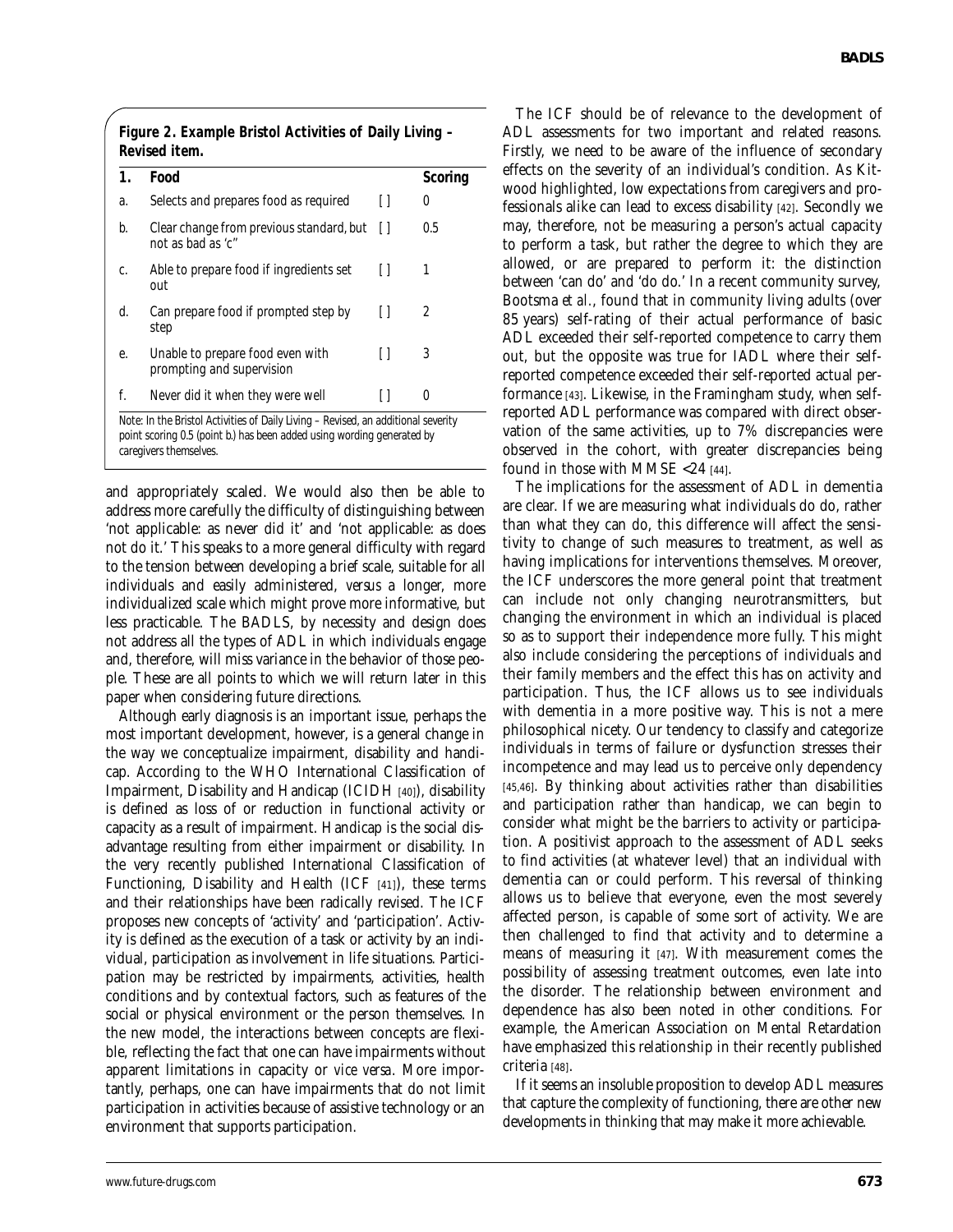# **Consumer involvement**

Over the last 10 years, there has been a growing shift of emphasis away from managing the individual as a passive recipient of care to seeing them as active players in the disease process [49– 51]. We have begun to understand that individuals with dementia can communicate their experience, if only we can learn how to listen to what they have to 'say' [52]. This experience can be used to develop scales that measure activities or functions of real importance to individuals with dementia and their carers. In the early stages of these conditions, focus group or interview techniques can be used to explore appropriate areas for assessment [46,53]. In later stages, this may mean observational techniques that involve paying careful attention both to behavior and to what people have to say during their everyday lives, about their usual ADL, their daily frustrations and the aspects they would like to preserve or improve. One researcher in the Department of Psychology, University of Southampton, UK has been living with individuals with dementia and their caregivers for 3-day periods. She has observed that individuals appear to undertake different activities and different roles depending on whom they are with and the circumstances in which they are currently placed [Alison Carr, PERS. COMMUN.]. This level of attention to the experience of individuals and their caregivers should produce invaluable insights.

Additionally, although some ADL scales have been based on caregiver views (e.g., BADLS) many have been developed using the opinions only of professionals. None-the-less, caregivers probably have more to say about their experiences of living with an individual with dementia and about the changes which affect them the most. All of which need integrating into new scales.

# <span id="page-5-0"></span>**Five year view**

The combination of changes in classification of functioning and the growing impetus to involve consumers should lead to the development of functional scales in which caregivers and individuals with dementia will have largely determined the items on which they are to be assessed. It seems likely that this consumer involvement will result in measurement systems targeted, or indeed, mapped onto the stages of dementia (following naturalistic studies of longitudinal changes in ADL ability). A number of studies have explored rate of change of cognitive and functional decline in aging [54] and in AD [55]. Njegovan *et al.*, found that loss of functional abilities, such as ability to control finances was associated with group mean changes in cognitive performance [54]. Stern, studied rate of decline in basic ADL and IADL in 236 individuals with AD [55]. The rate of increase in instrumental ADL scores per 6-month interval attenuated as the scores increased, while that for basic ADL scores across intervals was constant. These findings suggest that the pattern of ADL decline, although correlated with cognitive performance, is varied between individuals. The challenge is to develop scales that can be sensitive to those individual differences and to establish which characteristics of the individual or their environment help one person retain independence in some ADL when others lose it, for a given level of cognitive impairment and in any given disease. Individuals with vascular dementia (VD), for example, show

greater difficulties with ADL early in the disease course than those with AD [46,56,57]. Therefore, there is a need to determine if current scales are equally suitable for VD and for other dementing conditions, such as diffuse Lewy body disease, frontal variant and fronto-temporal disorders.

Ideally, we would want a single scale sensitive to all stages of disease to allow reassessment over time. Unfortunately, this might be long and unwieldy. However, scales are beginning to be developed in which items are only addressed if an item, higher up in the developmental hierarchy, is responded to in the affirmative. For example, the Neuropsychiatric Inventory (NPI) has the option to pursue aspects of personality changes in more detail only if a caregiver endorses change in that general factor [58]. A similar technique could be applied to the assessment of ADL in dementia, expanding or contracting sections of a scale depending on the stage of the disorder an individual has reached. With falling prices of computer hardware, such as personal digital assistants and personal computers, it might even be possible to write a user-friendly software package to help administer and score such measures.

A variation on this theme might be to develop personalized or individualized ADL assessments which measure those aspects of behavior deemed relevant by a caregiver and/or the individual with dementia. Goal Attainment Scaling is an individualized technique that identifies four behaviors and markers for change in those behaviors, that caregivers and their relative wish to see changed through treatment [59]. An individualized ADL scale could take a similar form: a combination of a well-developed scale, sensitive to different stages of the disease, as outlined above, with the option to select only those behaviors deemed to be problematic for that individual. For example, caregivers might wish to focus on ten or so ADL, from a much larger list, on which the individual with dementia is most impaired. Finally, weighting of ADL items and severity statements may also be required to produce a sensitive scale that matches the developmental trajectory of different dementing conditions.

# **Key issues**

- Many activities of daily living (ADL) scales were not originally designed for individuals with dementia.
- Consumers (individuals with dementia and their caregivers) need to be involved in the development of ADL measures.
- New scales are required that are sensitive to very early changes in ADL ability and to changes seen in severe dementia.
- Other dementing conditions, such as vascular dementia, diffuse Lewy body and fronto-temporal dementia may produce different patterns of change in ADL.
- Considerations of measuring 'activity' and 'participation,' rather than 'disability' and 'handicap' need to underpin the development of new scales.
- Individualized ADL scales may prove sensitive to changes with treatment.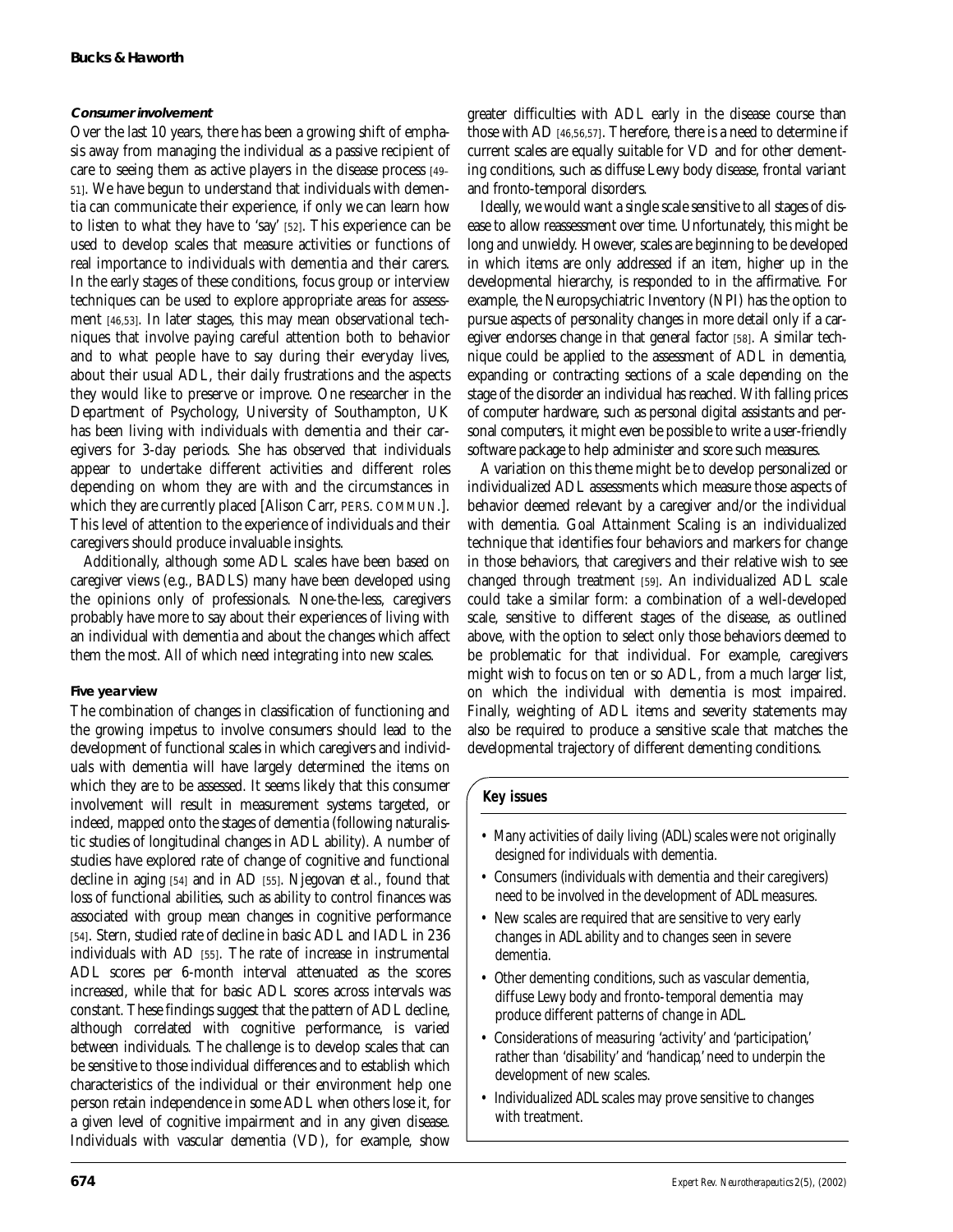#### <span id="page-6-0"></span>**Information resources**

WHO International Classification of Functioning, Disability and Health (ICF): www3.who.int/icf/icftemplate.cfm. ICF is a classification of health and health-related domains that describe body functions and structures, activities and participation. The domains are classified from body, individual and societal perspectives. Since an individual's functioning and disability occurs in a context, ICF also includes a list of environmental factors.

Carswell A, Spiegel R. Functional Assessment. In *Diagnosis and Management of Dementia: A Manual for Memory Disorders Teams.* Wilcock GK, Bucks RS, Rockwood K (Eds). Oxford University Press, Oxford, UK (1999). This chapter discusses

#### <span id="page-6-1"></span>**References**

Papers of special note have been highlighted as: • of interest

- •• of considerable interest
- 1 American Psychiatric Association. *Diagnostic and Statistical Manual of Mental Disorders. (4th ed.).* American Psychiatric Association, Washington, DC, USA (1994).
- 2 World Health Organization. *The ICD-10 Classification of Mental and Behavioural Disorders: Clinical Descriptions and Diagnostic Guidelines.* World Health Organization, Geneva, Switzerland (1995).
- 3 Folstein MF, Folstein SE, McHugh PR. Mini-Mental State. A practical method for grading the cognitive state of patients for the clinician. *J. Psychiatric Res. 12*, 189–198 (1975).
- 4 Bucks RS, Ashworth DL, Wilcock GK, Siegfried K. Assessment of activities of daily living in dementia: Development of the Bristol activities of daily living scale. *Age Ageing 25,* 113–120 (1996).
- **Original BADLS article.**
- 5 Katz S. Assessing self maintenance: activities of daily living, mobility and instrumental activities of daily living. *J. Am. Geriatrics Soc.* 31, 721–727 (1983).
- 6 Lawton MP. Assessing the competence of older people. In: *Research planning and action for the elderly*. Kent D, Kastenbaum R, Sherwood S (Ed.). Behavioral Publications, New York, USA (1972).
- 7 Loewenstein DA, Ardila A, Rosselli M *et al.* A comparative analysis of functional status among Spanish- and English- speaking patients with dementia. *Journals of Gerontology Series B- Psychological Sciences and Social Sciences,* 47, P389–P394 (1992).
- 8 Chen ST, Sultzer DL, Hinkin CH, Mahler ME, Cummings JL. Executive dysfunction in Alzheimer's disease: association with neuropsychiatric symptoms and functional impairment. *J. Neuropsych. Clin. Neurosci.*  10, 426–432 (1998).
- 9 Truscott DJ. Cross-cultural ranking of IADL skills. *Ethnicity Health* 5*,* 67–78 (2000).
- 10 Loewenstein DA, Ownby R, Schram L *et al.* An evaluation of the NINCDS-ADRDA neuropsychological criteria for the assessment of Alzheimer's disease: A confirmatory factor analysis of single *versus* multi-factor models. *J. Clin. Exp. Neuropsychol.* 23*,* 274–284 (2001).
- 11 Tabert MH, Albert SM, Borukhova-Milov L *et al.* Functional deficits in patients with mild cognitive impairment – Prediction of AD. *Neurology* 58*,* 758–764 (2002).
- 12 Aguero-Torres H, Fratiglioni L, Guo Z, Viitanen M, Winblad B. Prognostic factors in very old demented adults: a seven-year follow-up study from a population-based survey in Stockholm. *J. Am. Geriatric Soc.*  46, 444–452 (1998).
- 13 Heyman A, Peterson B, Lillenbaum G, Pieper C. Predictors of time to institutionalization of patients with Alzheimer's disease. *Neurology* 48, 1304– 1309 (1997).
- 14 Tekin S, Fairbanks LA, O'Connor S, Rosenberg S, Cummings JL. Activities of daily living in Alzheimer's disease - Neuropsychiatric, cognitive and medical illness influences. *Am. J. Geriatric Psychiatry*  9*,* 81–86 (2001).
- 15 Harwood DG, Ownby RL, Burnett K, Barker WW, Duara R. Predictors of appraisal and psychological well-being in Alzheimer's disease family caregivers. *J. Clin. Geropsychology* 6, 279–297 (2000).
- 16 Cullen JS, Grayson DA, Jorm AF. Clinical diagnosis and disability of cognitively impaired older persons as predictors of stress in carers. *Int. J. Geriatric Psychiatric*  12, 1019–1028 (1997).
- 17 Teri L, Traux P. Assessment of depression in dementia patients: association of caregiver mood with depression rating. *Gerontologist*  34, 231–233 (1994).

the uses and types of functional assessments as well as helping the reader to choose an instrument.

Klein–Bell Activities of Daily Living Scale: www.hscer.washington.edu/hscer/pdfs/KleinBell.PDF. Contains a useful critique of previously developed scales followed by a new scale for Basic ADL and a sensitive breakdown of tasks required for independence in basic ADL. Unfortunately, the tasks were generated without the assistance of users.

Trochim, William M. The Research Methods Knowledge Base, 2nd Edition: http://trochim.human.cornell.edu/kb/index.htm (accessed August 2, 2000). Clear, on-line research methods and statistics site that describes issues of validity and reliability.

- 18 Zank S, Frank S. Family and professional caregivers' ratings of dementia symptoms and activities of daily living of day care patients: do differences change over time? *Aging Mental Health* 6*,* 161–165 (2002).
- 19 Espiritu DAV, Rashid H, Mast BT *et al.* Depression, cognitive impairment and function in Alzheimer's disease. *Int. J. Geriatric Psychiatry* 16*,* 1098–1103 (2001).
- 20 Rigler SK, Studenski PW, Duncan JG. Pharmacological treatment of geriatric depression: key issues in interpreting the evidence. *J. Am. Geriatrics Soc.* 46, 106– 110 (1998).
- 21 Winblad B. Maintaining functional and behavioral abilities in Alzheimer's disease. *Alzheimer's Disease Assoc. Disord.* 15*,* S34– S40 (2001).
- 22 Blesa R. Galantamine: Therapeutic effects beyond cognition. *Dementia Geriatric Cognitive Disorders* 11*,* 28–34 (2000).
- 23 Gelinas I, Gauthier S, Cyrus PA. Metrifonate enhances the ability of Alzheimer's disease patients to initiate, organize and execute instrumental and basic activities of daily living. *J. Geriatric Psychiatry Neurology* 13*,* 9–16 (2000).
- 24 European Medicine Evaluation Agency (EMEA). *Note for Guidance on Medicinal Products in the Treatment of Alzheimer's disease*. EMEA, London, UK (1997).
- 25 Schneider LS, Olin JT. Clinical global impressions in Alzheimer's clinical trials. *Int. Psychogeriatrics* 8, 277–288 (1996).
- 26 Wade DT, Collin C. The Barthel ADL Index: a standard measure of physical disability? *Int. Disability Studies* 10, 64–67 (1988).
- 27 Spiegel R, Brunner C, Remini-Funfschilling D *et al.* A new behavioural assessment scale for geriatric out- and inpatients: the NOSGER (Nurses' Observation Scale for Geriatric Patients). *J. Am. Geriatrics Soc.* 39, 339–347 (1991).